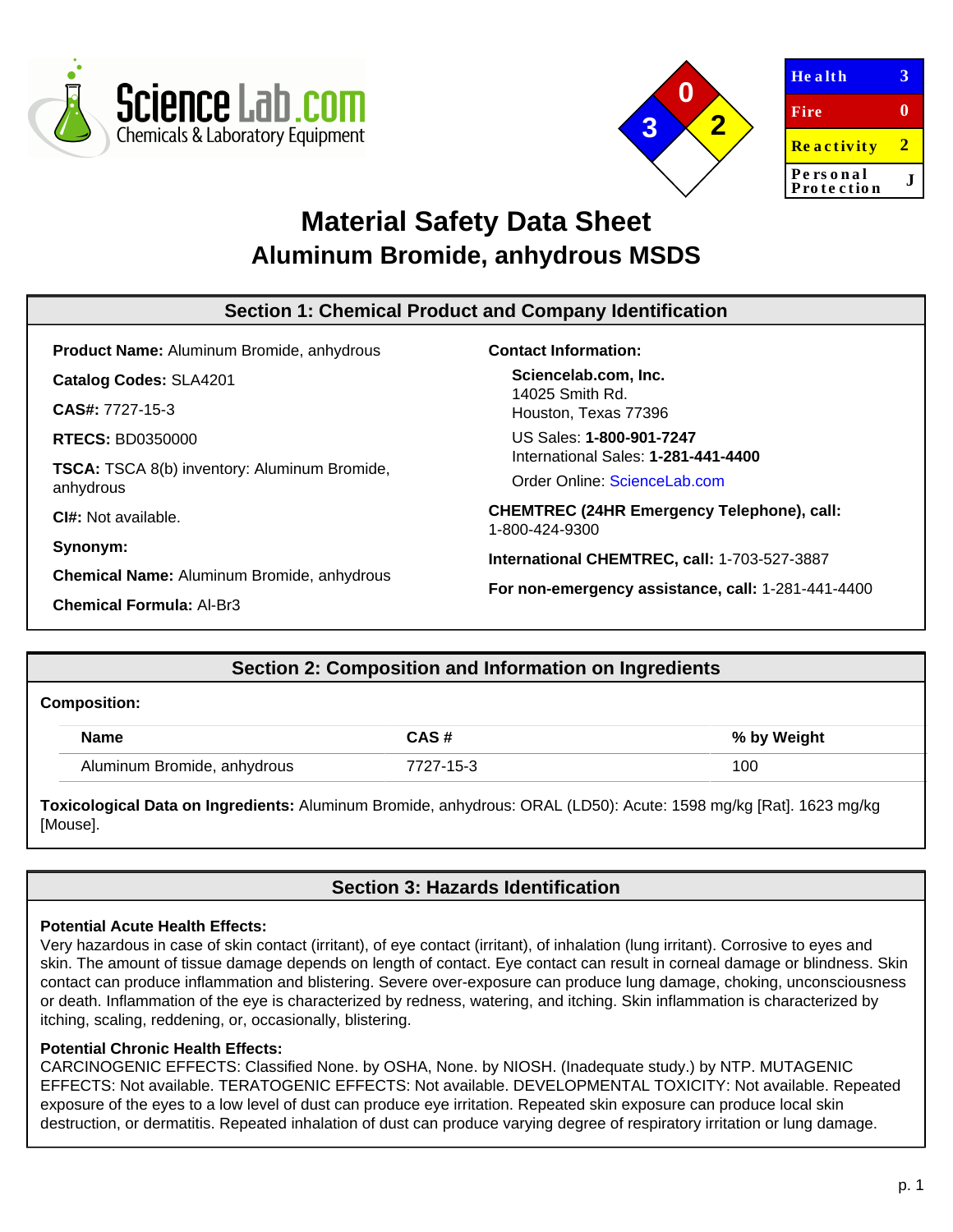# **Section 4: First Aid Measures**

#### **Eye Contact:**

Check for and remove any contact lenses. In case of contact, immediately flush eyes with plenty of water for at least 15 minutes. Get medical attention immediately.

#### **Skin Contact:**

In case of contact, immediately flush skin with plenty of water for at least 15 minutes while removing contaminated clothing and shoes. Cover the irritated skin with an emollient. Wash clothing before reuse. Thoroughly clean shoes before reuse. Get medical attention immediately.

#### **Serious Skin Contact:**

Wash with a disinfectant soap and cover the contaminated skin with an anti-bacterial cream. Seek immediate medical attention.

#### **Inhalation:**

If inhaled, remove to fresh air. If not breathing, give artificial respiration. If breathing is difficult, give oxygen. Get medical attention immediately.

#### **Serious Inhalation:**

Evacuate the victim to a safe area as soon as possible. Loosen tight clothing such as a collar, tie, belt or waistband. If breathing is difficult, administer oxygen. If the victim is not breathing, perform mouth-to-mouth resuscitation. WARNING: It may be hazardous to the person providing aid to give mouth-to-mouth resuscitation when the inhaled material is toxic, infectious or corrosive. Seek immediate medical attention.

#### **Ingestion:**

Do NOT induce vomiting unless directed to do so by medical personnel. Never give anything by mouth to an unconscious person. If large quantities of this material are swallowed, call a physician immediately. Loosen tight clothing such as a collar, tie, belt or waistband.

**Serious Ingestion:** Not available.

### **Section 5: Fire and Explosion Data**

**Flammability of the Product:** Non-flammable.

**Auto-Ignition Temperature:** Not applicable.

**Flash Points:** Not applicable.

**Flammable Limits:** Not applicable.

**Products of Combustion:** Not available.

**Fire Hazards in Presence of Various Substances:** Not applicable.

#### **Explosion Hazards in Presence of Various Substances:**

Risks of explosion of the product in presence of mechanical impact: Not available. Risks of explosion of the product in presence of static discharge: Not available.

**Fire Fighting Media and Instructions:** Not applicable.

**Special Remarks on Fire Hazards:** Not available.

**Special Remarks on Explosion Hazards:** Not available.

# **Section 6: Accidental Release Measures**

**Small Spill:** Use appropriate tools to put the spilled solid in a convenient waste disposal container.

# **Large Spill:**

Corrosive solid. Stop leak if without risk. Do not get water inside container. Do not touch spilled material. Use water spray to reduce vapors. Prevent entry into sewers, basements or confined areas; dike if needed. Call for assistance on disposal. Be careful that the product is not present at a concentration level above TLV. Check TLV on the MSDS and with local authorities.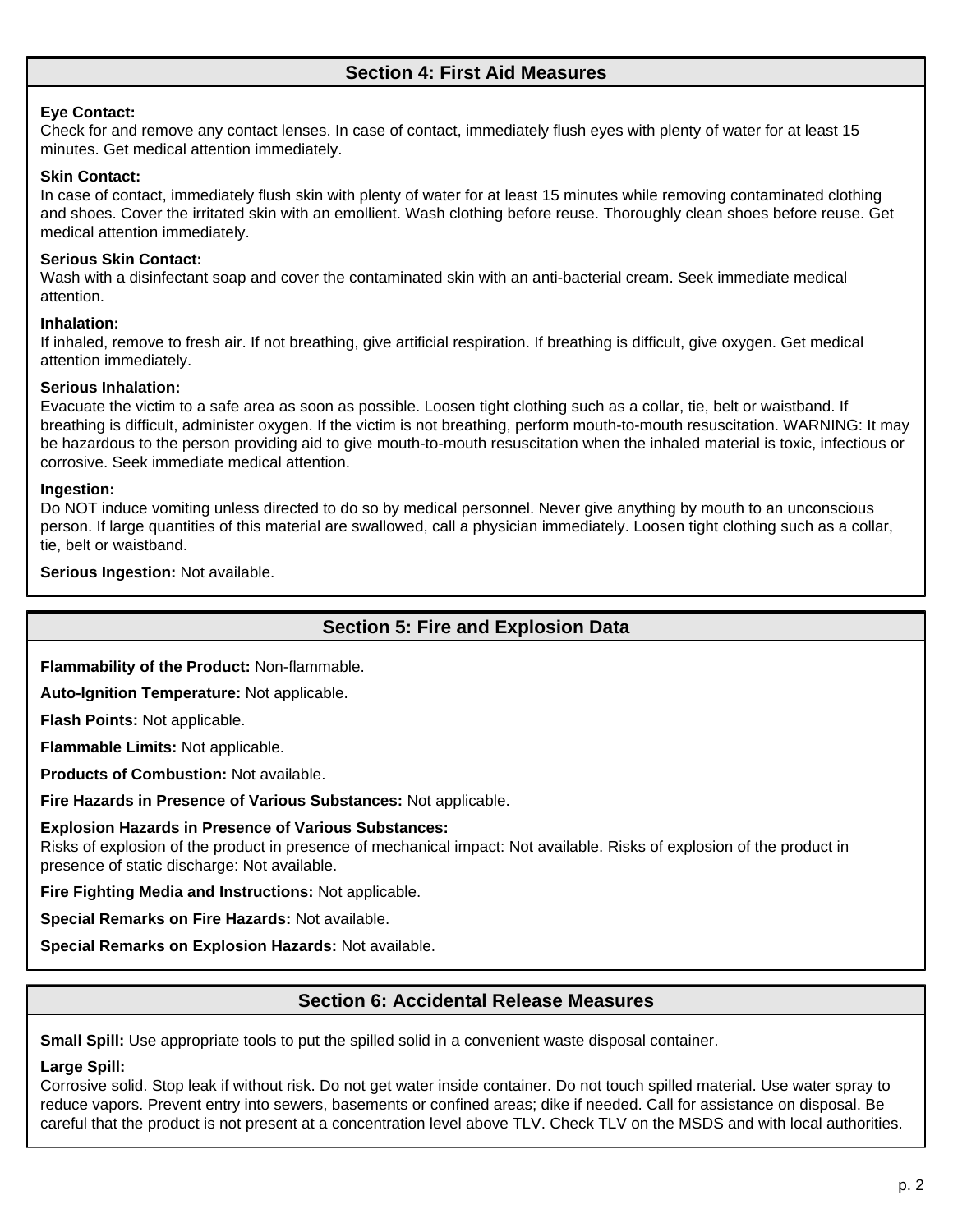# **Section 7: Handling and Storage**

#### **Precautions:**

Keep container dry. Do not ingest. Do not breathe dust. Never add water to this product. In case of insufficient ventilation, wear suitable respiratory equipment. If ingested, seek medical advice immediately and show the container or the label. Avoid contact with skin and eyes. Keep away from incompatibles such as acids, moisture.

**Storage:** Keep container tightly closed. Keep container in a cool, well-ventilated area.

## **Section 8: Exposure Controls/Personal Protection**

#### **Engineering Controls:**

Use process enclosures, local exhaust ventilation, or other engineering controls to keep airborne levels below recommended exposure limits. If user operations generate dust, fume or mist, use ventilation to keep exposure to airborne contaminants below the exposure limit.

#### **Personal Protection:**

Splash goggles. Synthetic apron. Vapor and dust respirator. Be sure to use an approved/certified respirator or equivalent. Gloves.

#### **Personal Protection in Case of a Large Spill:**

Splash goggles. Full suit. Vapor and dust respirator. Boots. Gloves. A self contained breathing apparatus should be used to avoid inhalation of the product. Suggested protective clothing might not be sufficient; consult a specialist BEFORE handling this product.

#### **Exposure Limits:**

TWA: 10 (mg/m3) from ACGIH (TLV) [United States] TWA: 10 from NIOSH Respirable. Consult local authorities for acceptable exposure limits.

### **Section 9: Physical and Chemical Properties**

#### **Physical state and appearance:** Solid.

**Odor:** Not available.

**Taste:** Not available.

**Molecular Weight:** 266.7 g/mole

**Color:** White to yellowish.

**pH (1% soln/water):** Not available.

**Boiling Point:** 265°C (509°F)

**Melting Point:** 97.5°C (207.5°F)

**Critical Temperature:** Not available.

**Specific Gravity:**  $3.205$  (Water = 1)

**Vapor Pressure:** Not applicable.

**Vapor Density:** Not available.

**Volatility:** Not available.

**Odor Threshold:** Not available.

**Water/Oil Dist. Coeff.:** Not available.

**Ionicity (in Water):** Not available.

**Dispersion Properties:**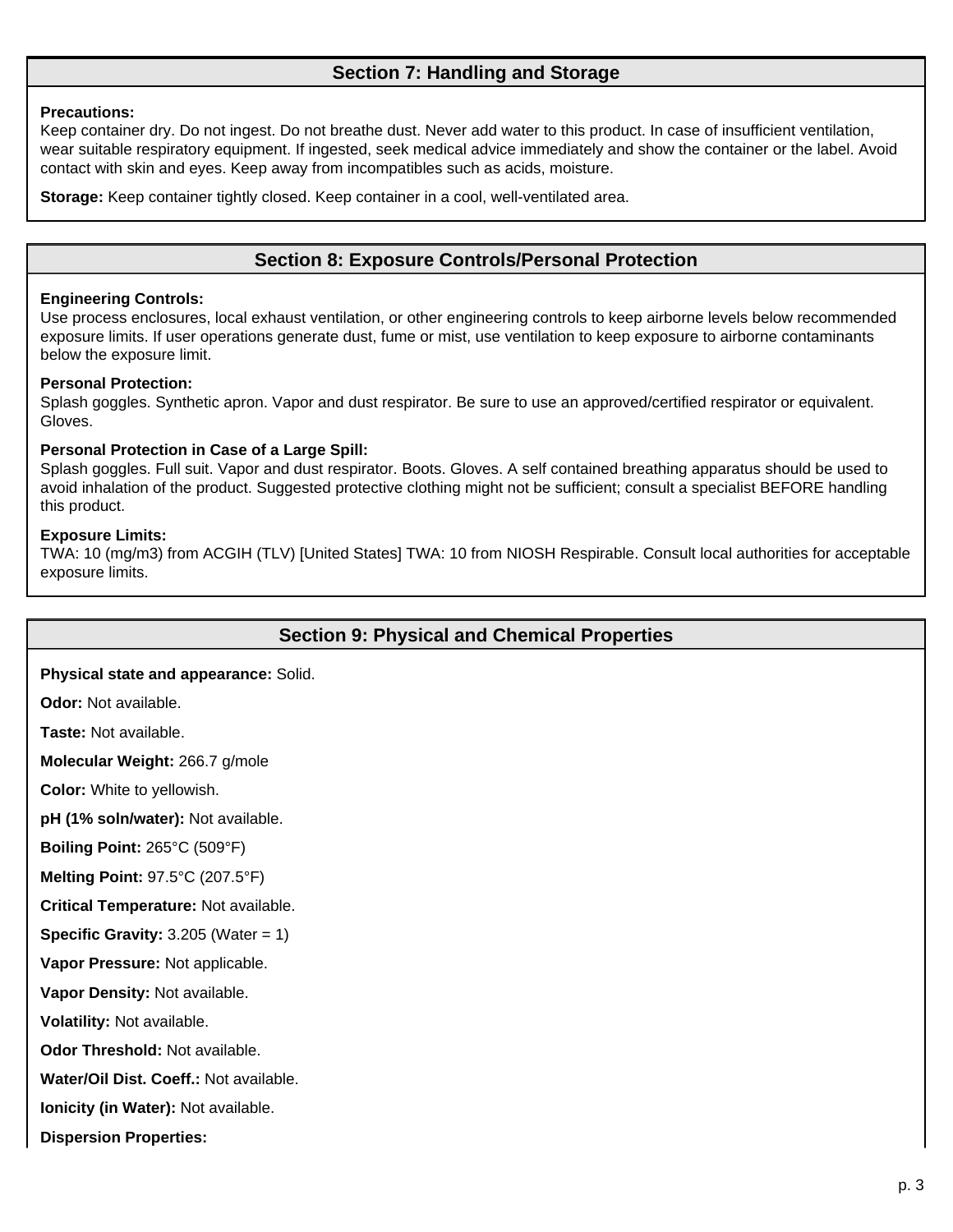Dispersed in methanol. Partially dispersed in diethyl ether. See solubility in water, methanol, diethyl ether, acetone.

#### **Solubility:**

Soluble in methanol. Partially soluble in diethyl ether, acetone.

# **Section 10: Stability and Reactivity Data**

**Stability:** The product is stable.

**Instability Temperature:** Not available.

**Conditions of Instability:** Not available.

**Incompatibility with various substances:** Extremely reactive or incompatible with moisture. Reactive with acids.

**Corrosivity:** Not available.

**Special Remarks on Reactivity:** Reacts Violently with Water

**Special Remarks on Corrosivity:** Not available.

**Polymerization:** Will not occur.

# **Section 11: Toxicological Information**

**Routes of Entry:** Absorbed through skin. Dermal contact. Eye contact. Inhalation.

**Toxicity to Animals:** Acute oral toxicity (LD50): 1598 mg/kg [Rat].

**Chronic Effects on Humans:** CARCINOGENIC EFFECTS: Classified None. by OSHA, None. by NIOSH. (Inadequate study.) by NTP.

#### **Other Toxic Effects on Humans:**

Very hazardous in case of skin contact (irritant), of inhalation (lung irritant). Hazardous in case of skin contact (corrosive), of eye contact (corrosive), of inhalation (lung corrosive).

**Special Remarks on Toxicity to Animals:** Not available.

**Special Remarks on Chronic Effects on Humans:** Not available.

**Special Remarks on other Toxic Effects on Humans:** Not available.

# **Section 12: Ecological Information**

**Ecotoxicity:** Not available.

**BOD5 and COD:** Not available.

**Products of Biodegradation:**

Possibly hazardous short term degradation products are not likely. However, long term degradation products may arise.

**Toxicity of the Products of Biodegradation:** The products of degradation are less toxic than the product itself.

**Special Remarks on the Products of Biodegradation:** Not available.

# **Section 13: Disposal Considerations**

**Waste Disposal:**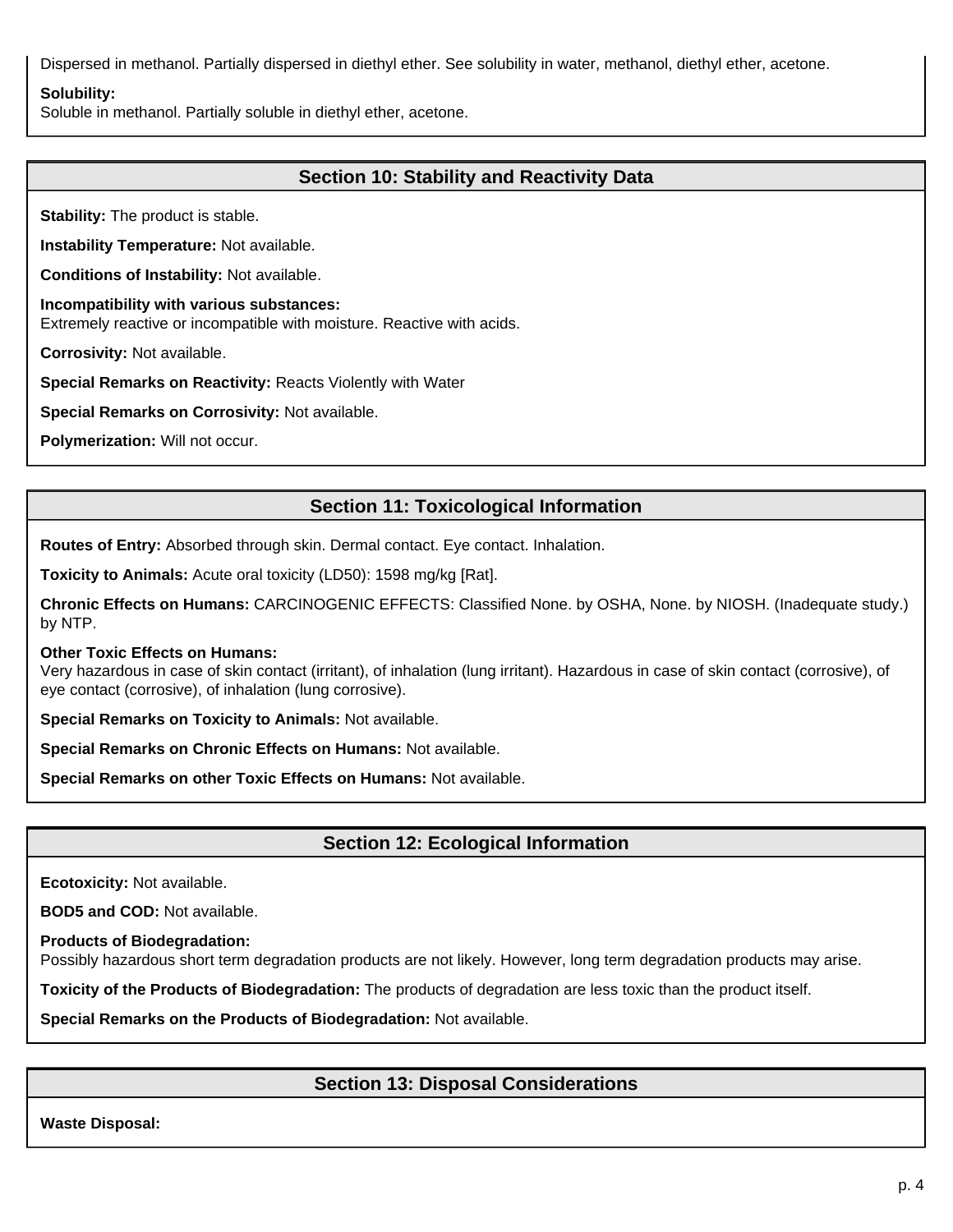# **Section 14: Transport Information**

**DOT Classification:** Class 8: Corrosive material

**Identification:** : Aluminum Bromide, Anhydrous UNNA: UN1725 PG: II

**Special Provisions for Transport:** Not available.

# **Section 15: Other Regulatory Information**

#### **Federal and State Regulations:**

California prop. 65: This product contains the following ingredients for which the State of California has found to cause cancer, birth defects or other reproductive harm, which would require a warning under the statute: Aluminum Bromide, anhydrous Pennsylvania RTK: Aluminum Bromide, anhydrous Minnesota: Aluminum Bromide, anhydrous Massachusetts RTK: Aluminum Bromide, anhydrous New Jersey: Aluminum Bromide, anhydrous TSCA 8(b) inventory: Aluminum Bromide, anhydrous

#### **Other Regulations:**

OSHA: Hazardous by definition of Hazard Communication Standard (29 CFR 1910.1200). EINECS: This product is on the European Inventory of Existing Commercial Chemical Substances.

**Other Classifications:**

**WHMIS (Canada):** CLASS E: Corrosive solid.

**DSCL (EEC):** R22- Harmful if swallowed. R34- Causes burns.

**HMIS (U.S.A.):**

**Health Hazard:** 3

**Fire Hazard:** 0

**Reactivity:** 2

**Personal Protection:** j

**National Fire Protection Association (U.S.A.):**

**Health:** 3

**Flammability:** 0

**Reactivity:** 2

**Specific hazard:**

#### **Protective Equipment:**

Gloves. Synthetic apron. Vapor and dust respirator. Be sure to use an approved/certified respirator or equivalent. Wear appropriate respirator when ventilation is inadequate. Splash goggles.

# **Section 16: Other Information**

**References:** Not available.

**Other Special Considerations:** Not available.

**Created:** 10/09/2005 03:40 PM

**Last Updated:** 05/21/2013 12:00 PM

The information above is believed to be accurate and represents the best information currently available to us. However, we make no warranty of merchantability or any other warranty, express or implied, with respect to such information, and we assume no liability resulting from its use. Users should make their own investigations to determine the suitability of the information for